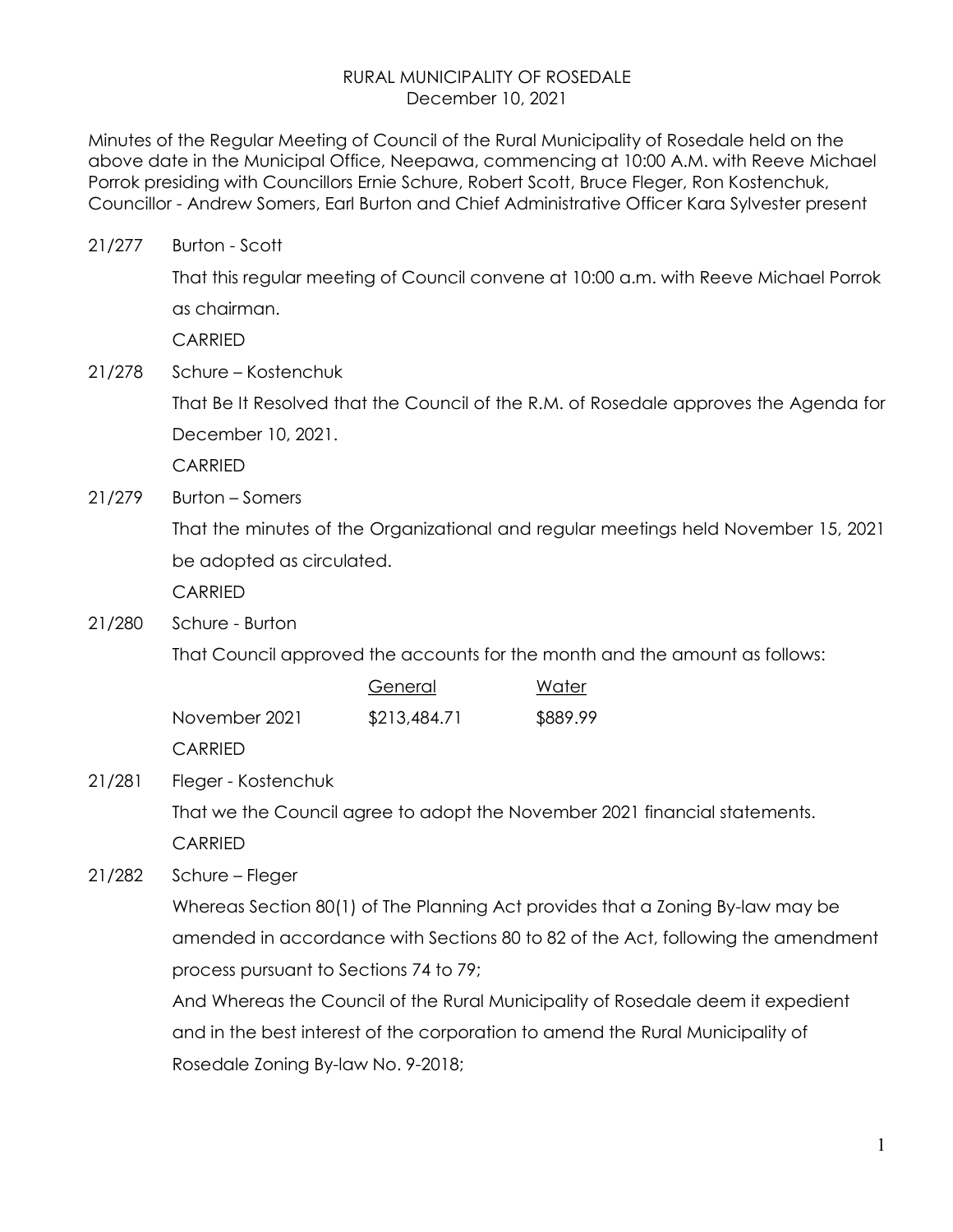Therefore Be It Resolved that By-law 6-2021 being a by-law for the purpose of amending the Rural Municipality of Rosedale By-law No. 9-2018 be now read a first time.

**CARRIED** 

21/283 Scott – Kostenchuk

 That By-law 5-2021 being a by-law for the purpose of Establishing Remuneration and Reimbursement of Expenses for Municipal Officials be read a third time, passed, signed and sealed.

CARRIED

 For: Scott, Schure, Burton, Somers, Kostenchuk, Fleger, Porrok Against: None

21/284 Burton – Fleger

 That the Public Hearing be now open at 10:20 a.m. for Joel and Manda Wiebe Conditional Use Application.

CARRIED

21/285 Burton – Somers

That the Public Hearing now be closed at 10:30 a.m.

CARRIED

21/286 Schure – Kostenchuk

 Whereas a hearing was held on Friday, December 10, 2021 to hear representation for or against the proposed Conditional Use request by Joel and Amanda Wiebe on NE 20-18-15 WPM;

 Whereas there was no representation for or against the proposed Conditional Use request;

 Now Therefore Be It Resolved that, the Council of the Rural Municipality of Rosedale approves the Conditional Use Order request to allow for the extraction of gravel from within the AG-Agricultural General Zone providing the following conditions are met:

- a) Gravel pit must be rehabilitated to Provincial Standards
- b) The applicant must provide dust control to Councils satisfaction

 c) The top of the road rehabilitation shall be maintained at the discretion of Council during the time of hauling

d) The application must sign a road haul agreement with the R. M. of Rosedale

 e) that preliminary traffic projections be provided to Manitoba Infrastructure including aggregate tonnage and number of trucks hauling to Manitoba Infrastructure.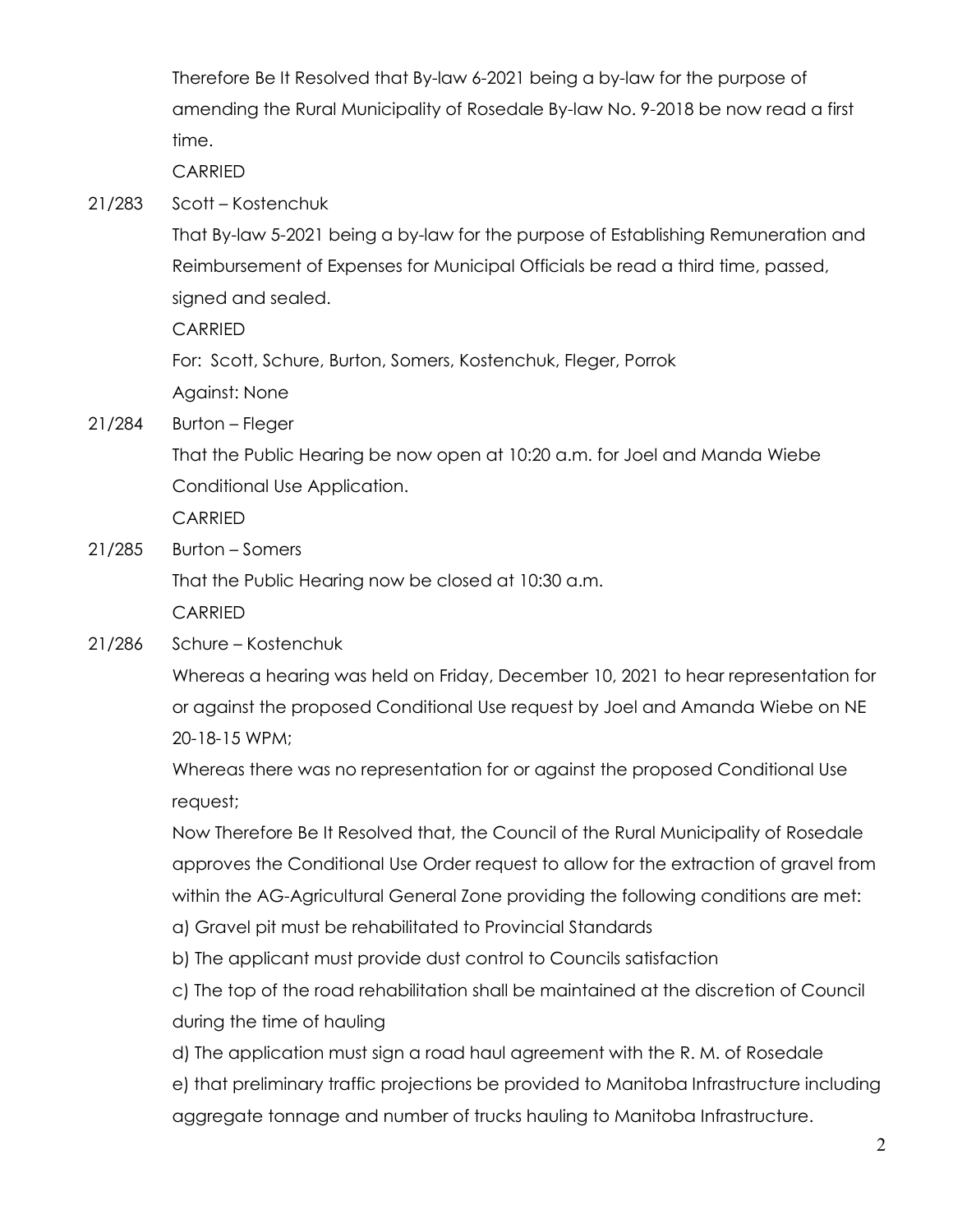CARRIED

21/287 Scott – Fleger

 That we do now adjourn this regular meeting at 10:32 a.m. to hold a public hearing regarding Ridge Road Welding – Darrel Goossen Conditional Use hearing on 103154 PTH 5 (Riding Mountain: Lot 4, Block 2, Plan 618).

CARRIED

### 21/288 Burton – Somers

 That the Public Hearing be now open at 10:33 a.m. for Ridge Road Welding – Darrel Goossen Conditional Use application.

**CARRIED** 

- Development Officer, Jeff Braun provided an overview of the Conditional Use Application details.
- Reeve, Michael Porrok asked if anyone in attendance had questions or concerns and that speakers must state their name and whether they are in support of or objecting to the application.
- Comments were presented by objectors in the audience regarding noise concerns, smoke and air pollution, in addition to added traffic in the area. There is also concern that this business should be considered industrial, not residential and the financial impact of the resale value of their home which is located nearby.
- Another resident objected by stating their bedroom window is located 30 yards away and concerns regarding noise and smell in addition to the possibility of expansion of the business in the future.
- A resident objected by speaking on behalf of their elderly family members and voiced concerns by objecting to manufacturing, the fire risk involved, pollution and contaminants created by the business, Photos were presented of the proximity to the home owned by family member(s). Suggested that access to lane is limited and susceptible to pollutants. Sign was placed on front lawn of house and lane ahs been formed into circle lot with potential for trucks up against house.
- An objection was presented stating that the property is zoned commercial not industrial. That noise is a concern in the General Development Zone and the property values in the area will decline.
- An objection was presented by another resident regarding noise concerns from grinding etc., large equipment, and fumes created by the business, They feel this business will de-value property in the area and create traffic concerns, Questions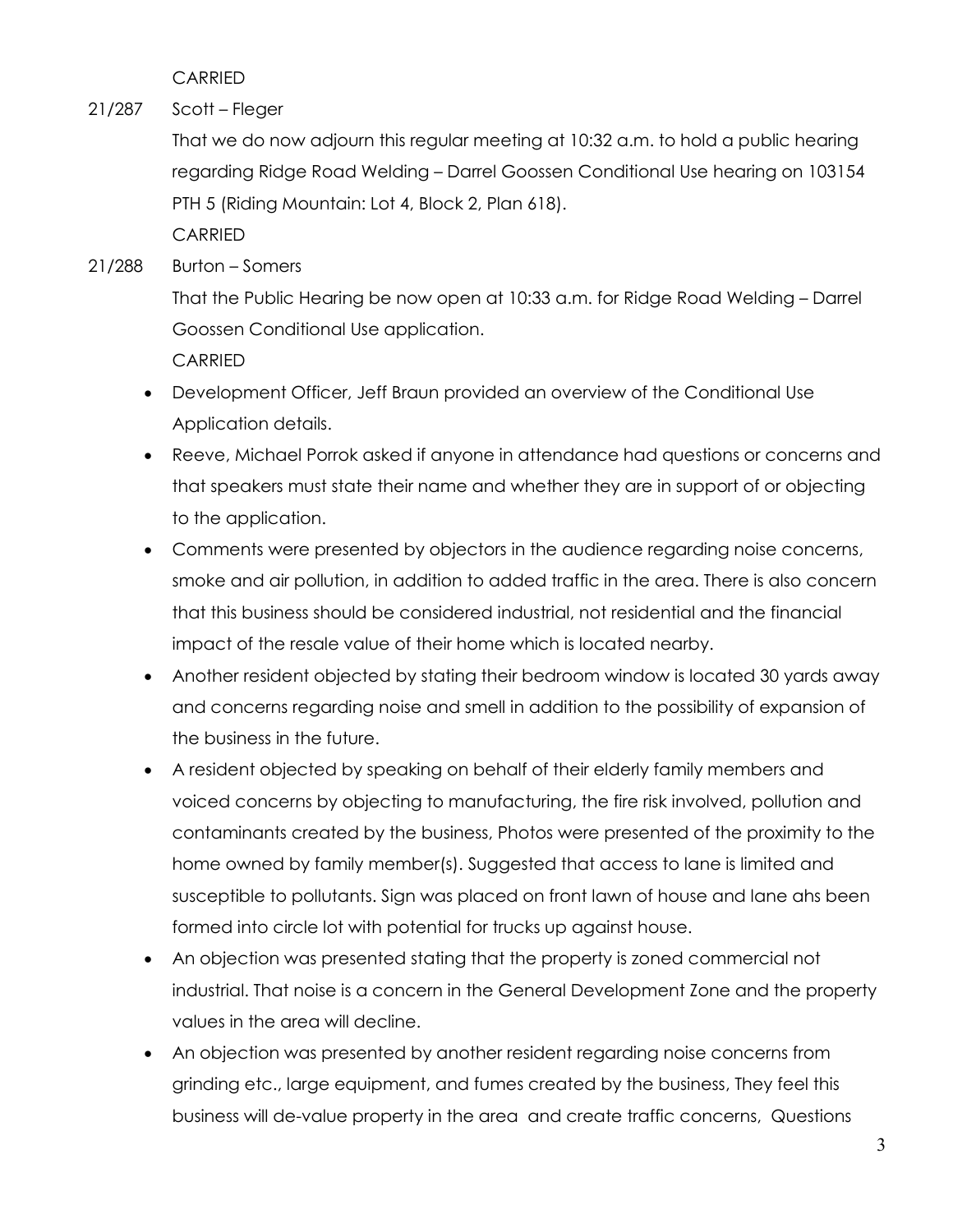were asked: How will the municipality benefit from this (Conditional Use approval) and Why is the owner (Mr. Goossen) re-locating the business?

- Jeff Braun read aloud two objection letters that were received by the Neepawa & Area Planning District: Received from Deborah Kushner & Ken Poncsak regarding noise from trucks and due to fabrication and Barry & Julie Glowa raised concerns regarding increased noise issues and stated that re-sale value of property would depreciate.
- Development Officer, Jeff Braun stated for clarification that this application is not to rezone the particular property and that the General Development allows for a mix of uses, some permitted and some conditional use. Some examples of permitted uses are fuel stations, ag & vehicle repair shops and retail establishments.
- Mr. Goossen was asked speak in regards to his reasons for the application but no further comments were made.

In attendance:

Darrel Goossen

Jasper Goossen

Laurie Benzie (Roll 31700) – opposed

Susan Wilson (Roll 29000) – opposed

Karen Poncsak (Roll 28500) – opposed

Heather Timlick (Roll 28600 & 28700) – opposed

Malcolm Timlick (Roll 28600 & 28700) – opposed

Heather Seddon (Roll 30800) – opposed

Calvin Wilson (Roll 29000) - opposed

James McLuckie (Roll 30800) – opposed

# 21/289 Schure – Fleger

That the Public Hearing be now closed at 11:00 a.m.

**CARRIED** 

21/290 Burton – Scott

 That the Public Hearing be now open at 11:01 a.m. for Gary Poncsak and Shayne Henton Conditional Use request.

CARRIED

21/291 Burton – Scott

 That the Public Hearing now be closed at 11:04 a.m. **CARRIED**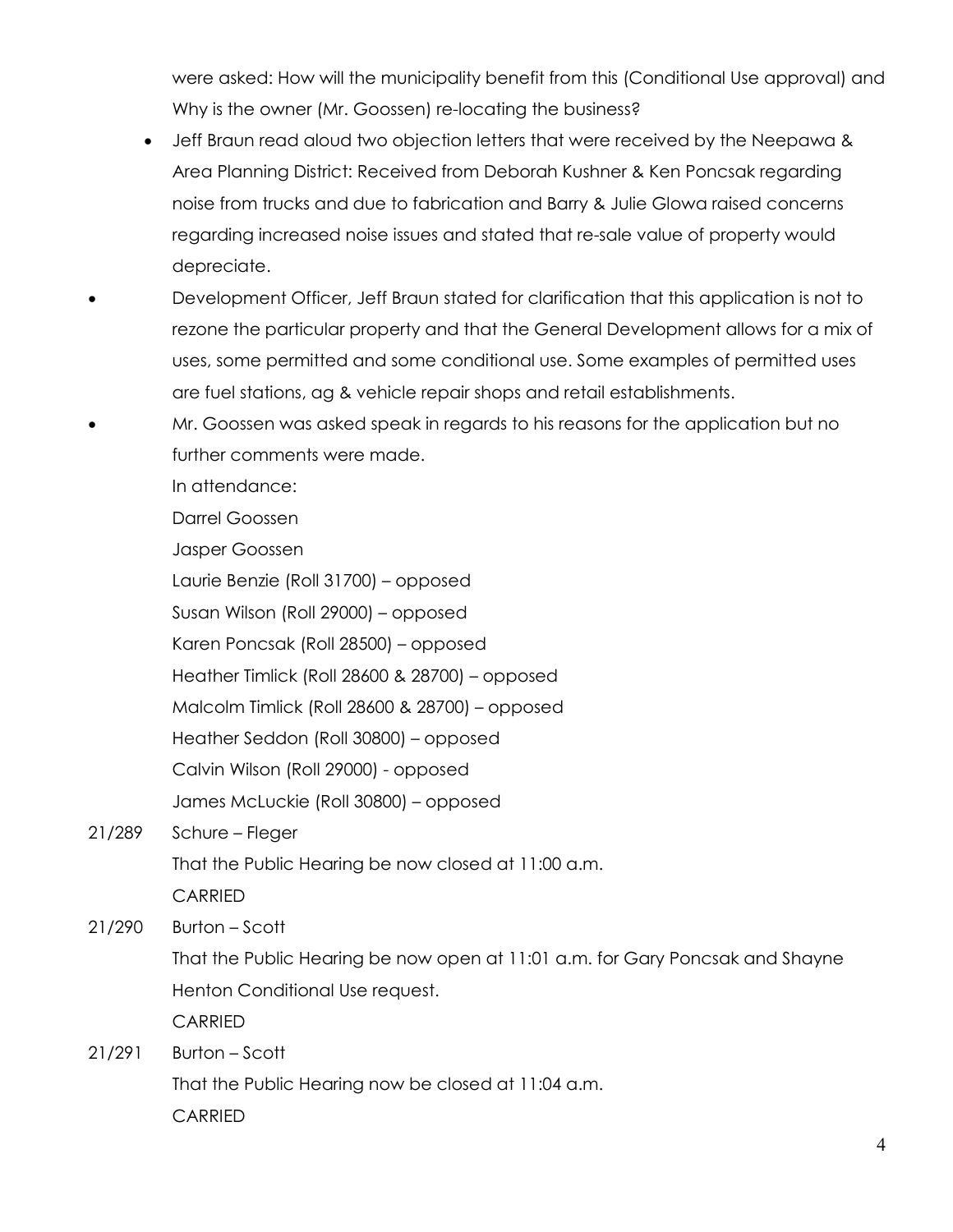#### 21/292 Kostenchuk – Schure

 Whereas a hearing was held on Friday, December 10, 2021 to hear representation for or against the proposed Conditional Use requested by Gary Poncsak and Shayne Henton on 103030 PTH #5 (SE 09-18-15 WPM);

 Whereas there was no representation for or against the proposed Conditional Use request;

 Now Therefore Be It Resolved that, the Council of the Rural Municipality of Rosedale approves the Conditional Use Order request to allow for the location of a single-unit dwelling within the "AGR" Agricultural Restricted Zone.

**CARRIED** 

#### 21/293 Fleger – Scott

 That we the Council agree to renew our agreement with the Yellowhead Development Society for a further three year term in the amount of \$850.00 Jan. 2022- Dec. 2024.

CARRIED

21/294 Schure – Fleger

 That we the Council agree to grant Katie Cares \$600.00 to support the charity and continued work in 2022.

CARRIED

21/295 Fleger – Schure

That we the Council agree to grant the Franklin Community Hall \$3,000.00 in 2021.

VLT Ward 3 \$2,000.00; Ward 1 \$1,000.00

CARRIED

21/296 Fleger – Kostenchuk

That we the Council agree to grant the Springhill Hall \$600.00 in 2021.

VLT Ward 3

CARRIED

21/297 Scott – Somers

WHEREAS the Rural Municipality of Rosedale advertised a Request for Tender for a vehicle described as 1976 Ford F750 Truck, and;

WHEREAS three submissions were received on or prior to the deadline of December 9, 2021, and;

WHEREAS the results are as follows:

Bidder | Purchase Price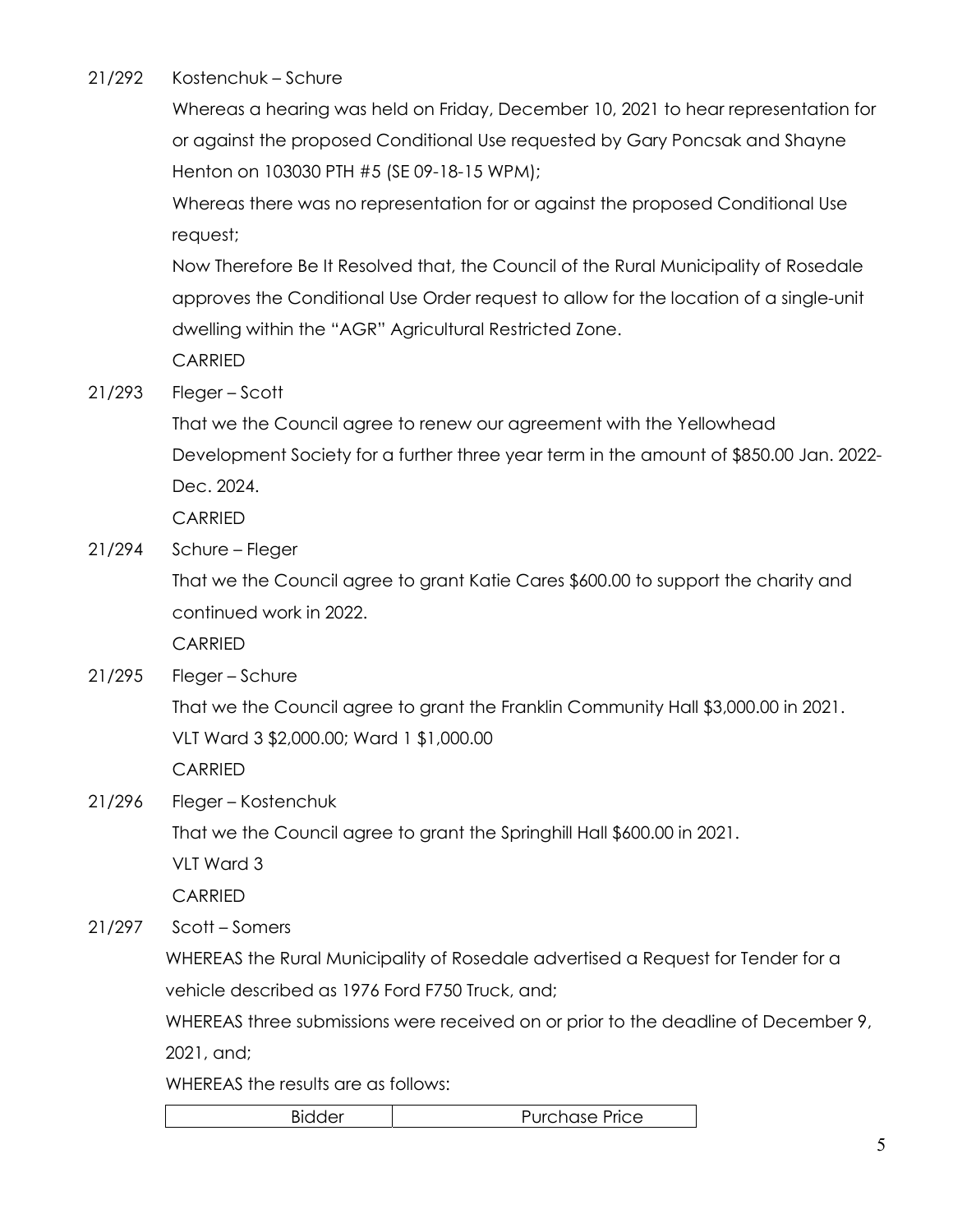| <b>Greg Murphy</b> | \$600.00   |
|--------------------|------------|
| David Burton       | \$1,850.00 |
| Melvin Thiessen    | \$200.00   |

THEREFORE BE IT RESOLVED THAT the Rural Municipality of Rosedale sells 1976 Ford F750, no tank, to David Burton for a price of \$1,850.00.

CARRIED

## 21/298 Kostenchuk – Schure

 Whereas Section 365(2) of The Municipal Act provides that Council may in any year designate the immediately preceding year, or any earlier year, as the year for which properties, the taxes in respect of which are in arrears for the year, must be offered for sale by auction to recover the tax arrears and costs;

 Be It Resolved That the Designated year for which properties in arrears be offered for sale by auction, be 2021 (meaning all properties with outstanding taxes from the year 2020 or prior); and

 Be It Further Resolved That in accordance with s.363(1) of the Municipal Act, "costs" shall be the actual costs incurred by the municipality for each parcel listed for the tax sale plus an administration fee of \$50.00 per roll as set forth in Manitoba Regulation 50/97.

CARRIED

21/299 Burton - Scott

 Whereas Council is responsible to ensure the health and safety of its employees and volunteers;

 And Whereas Council believe that the best way to ensure the health and safety is through vaccination or mandatory testing;

 Therefore Be It Resolved That the administration be directed to prepare a vaccination policy for Council review.

CARRIED

21/300 Schure – Kostenchuk

Where That Whereas Section 10(1) of the Municipal Councils and School Board Elections Act requires each municipality to appoint a senior election official (SEO) who will be responsible to manage and conduct all aspects of municipal elections;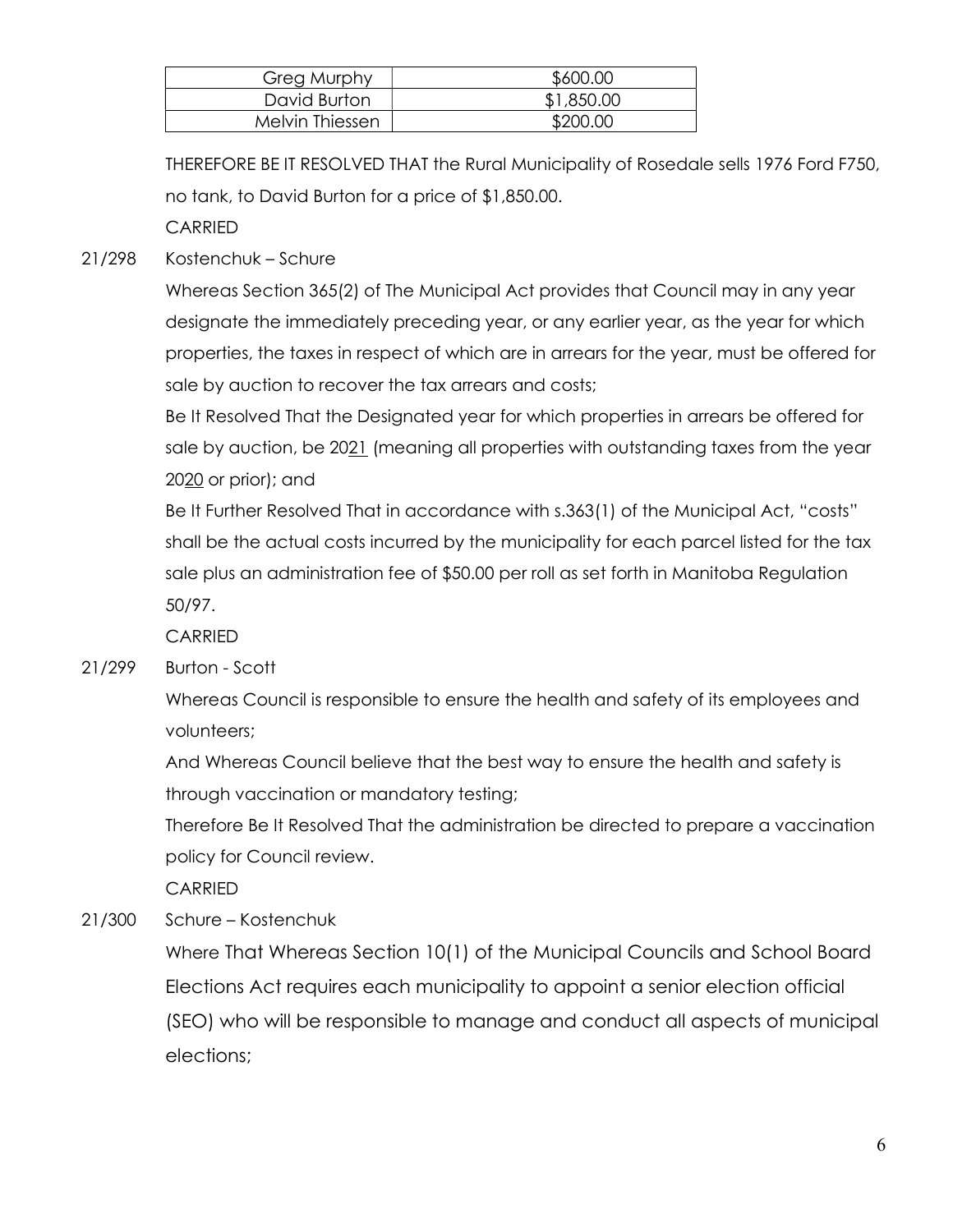And Whereas the municipality is required to establish the rate of remuneration for the SEO;

Now Therefore Be It Resolved that Kara Sylvester is hereby appointed to the position of SEO for the R.M. of Rosedale;

 And Furthermore Be It Resolved that Council shall reimburse the SEO at the rate of 50 cents per kilometer for each kilometer actually travelled in the performance of the duties of the SEO. The SEO is required to record and present a travel expense sheet to Council for their review and approval prior to payment being issued for mileage expenses.

 And Furthermore Be It Resolved that Reeve is hereby authorized to sign the attached agreement with Kara Sylvester, establishing the duties and the remuneration of the SEO.

CARRIED

21/301 That we the Council agree to hire Ann Mandziuk to prepare the 2022 Voters List for \$1,500.00 plus mileage.

CARRIED

21/302 Somers – Fleger

 That we the Council agree to request that Administration send a letter to the Kelwood LUD Committee to address concerns regarding:

Committee meeting procedures

Request submission of a Service Plan

Request submission of Rules of Procedure

CARRIED

21/303 Kostenchuk – Scott

 That we the Council agree to accept the bid submitted by Wide Open Contracting for the amount of \$7,000.00 for culvert placement and ditching in Kelwood in 2021. CARRIED

21/304 Burton – Schure

 That we the Council agree to pay Doug Wood \$26.17 for the reimbursement of Christmas lights for the Village of Kelwood.

CARRIED

21/305 Scott – Somers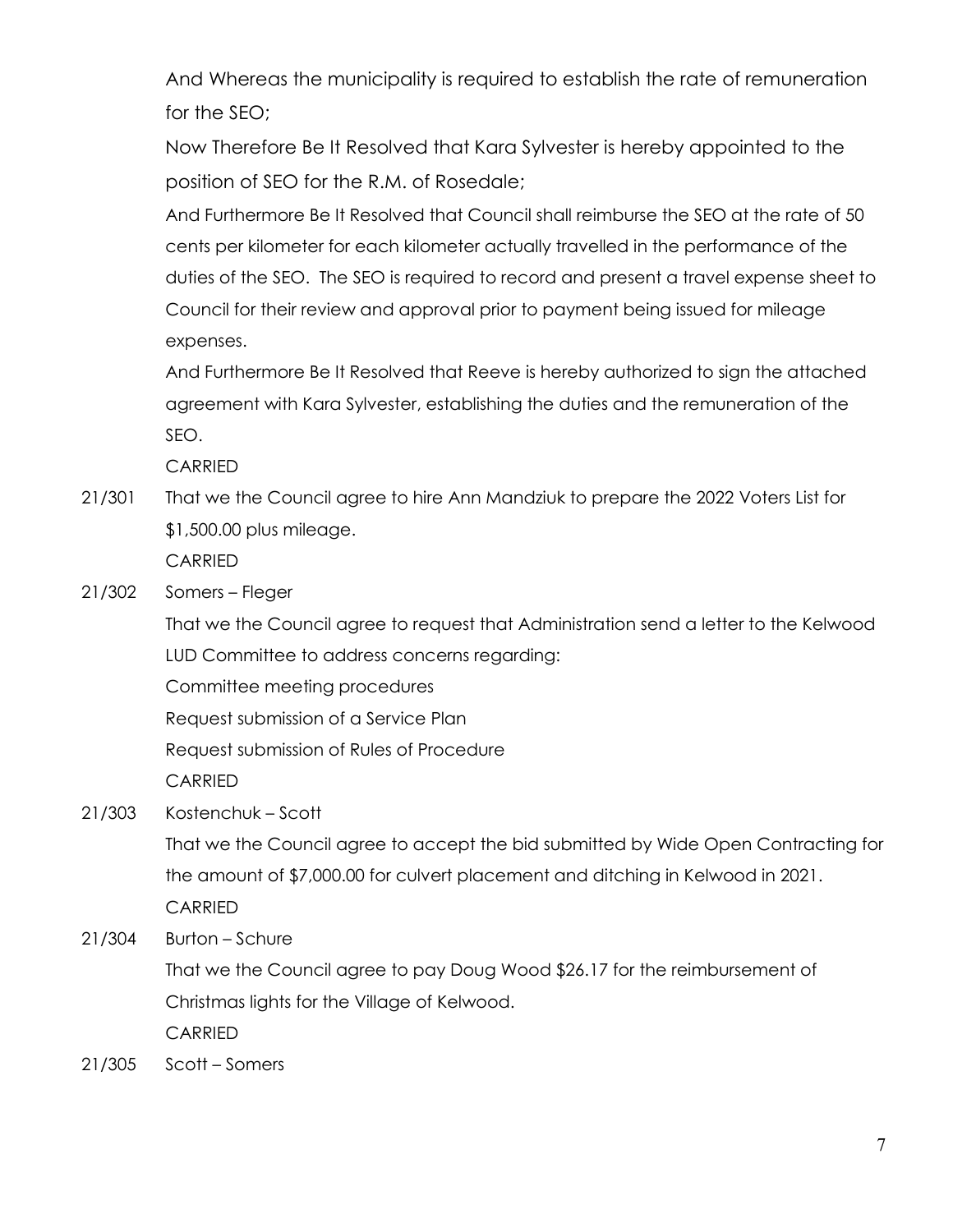That we the Council agree to pay Glenn Axford of Boreal Night Films \$1,330.00 for the creation of a website: Kelwood.ca.

Defeated

21/306 Schure – Somers

 That we the Council agree to purchase and install a holding tank from \_\_\_\_\_ for the amount of \$\_\_\_\_ at the Kelwood Skating Rink.

Defeated

21/307 Somers – Scott

 That we the Council agree to purchase a fire suit for the amount of \$3,000.00 for the Kelwood & Riding Mountain Fire Department.

Defeated

21/308 Somers – Burton

 Be It Resolved That in accordance with Section 152(3) of The Municipal Act, Council of the Rural Municipality of Rosedale do now move in-camera to discuss legal and personnel matters, the time being 3:30 p.m.

 And Further Be It Resolved That in accordance with Section 83(1)(d) of The Municipal Act, any issues that are discussed are kept confidential until discussed at a Regular Meeting of Council.

CARRIED

21/309 Scott – Kostenchuk

 Be It Resolved That Council of the Rural Municipality of Rosedale reconvenes into regular session of Council, the time being 4:00 p.m.;

 And Further That all information discussed 'In Camera' is kept in confidence until the matter is discussed at a meeting of council or of a committee conducted in public. CARRIED

21/310 Scott – Somers

 That we the Council agree to increase the hourly wage of the Eden Water Treatment Operator to \$25.00 per hour and Kelwood Water Treatment Operator to \$40.00 per day effective December 10, 2021.

CARRIED

21/311 Burton – Scott

 That we the Council agree to request the Administrator to draft a Contract Labour agreement for the Water Plant Operators. CARRIED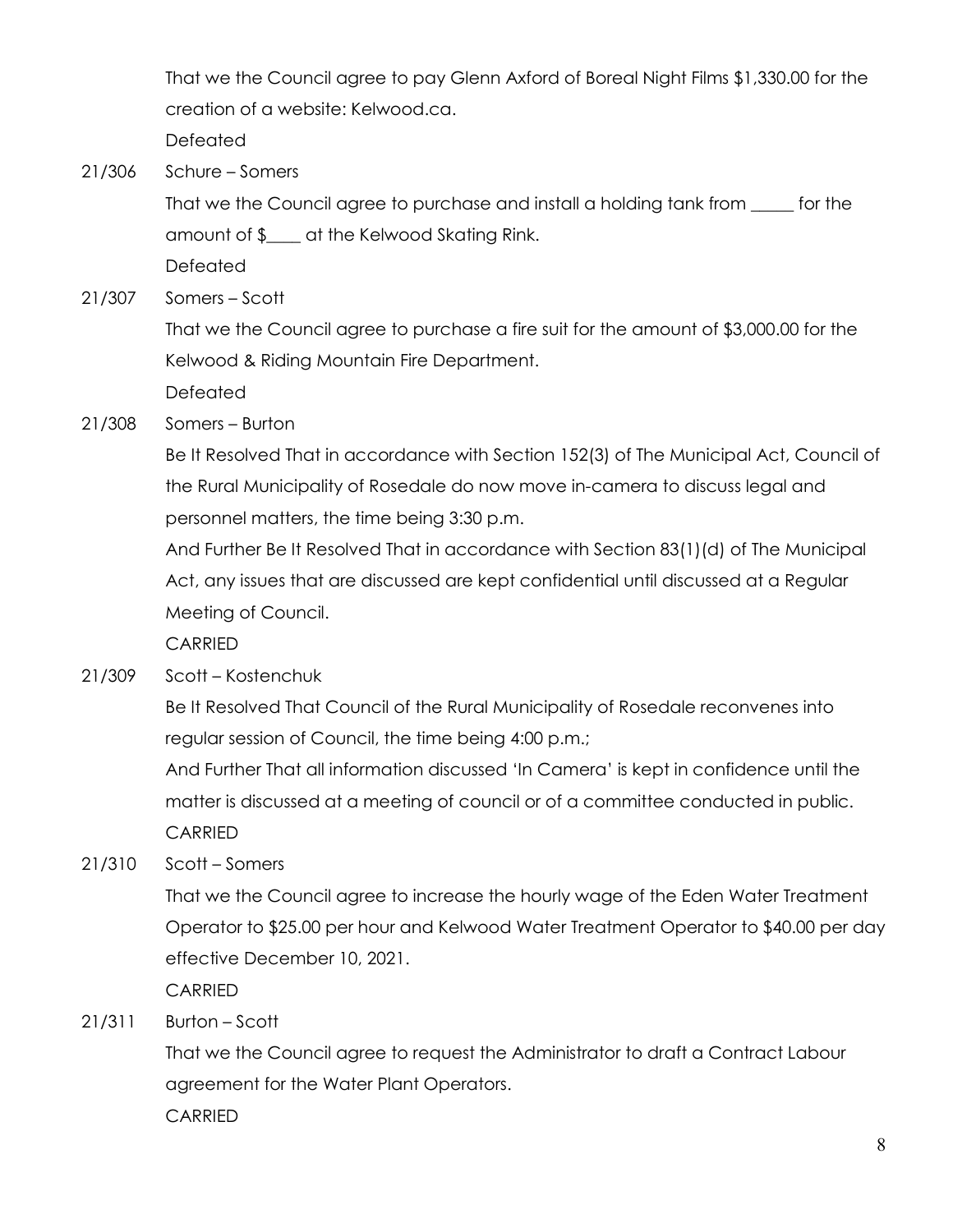21/312 Kostenchuk – Schure

 That we the Council agree to grant the following committees the amounts listed below:

 Prairie Mountain Snowdrifters - \$1,500.00 (Ward 1 VLT) Mountain Road Hall - \$1,000.00 (Ward 4 VLT) Polonia Community Hall - \$1,500.00 (Ward 4 \$1,000 & Ward 1 \$500 VLT) Birnie Community Club - \$1,095.00 (Ward 5 VLT) Eden Fire Department - \$1,900.00 (Ward 5 \$1000, Ward 1 \$400, Ward 4 \$500 VLT) Kelwood Fire Department - \$2,500.00 (Ward 6 & 5 \$1000, Ward 1 \$500 VLT) Kelwood Legion - \$2,250.00 (Ward 6 \$1,750 & Ward 2 \$500 VLT) Eden Rink and Hall - \$3,095.00 (Ward 2 VLT) Rosedale Farm Trail Committee - \$1,500.00 (Ward 4 \$1000 & Ward 1 \$500) CARRIED **DELEGATIONS** Conditional Use Application - Ridge Road Welding Conditional Use Application - Wiebe Conditional Use Application - Poncsak & Henton Environmental Consulting Solutions - Landfill Feasibility Study BY-LAWS Zoning By-law Amendment Remuneration By-law CORRESPONDENCE Minister of Municipal Relations - Regional Handi-Transit Program Dan Mazier - New Horizons Grant Funding Multi-Material Stewardship Manitoba - Update – In-Kind Advertising Program COMMITTEE REPORTS Neepawa & Area Planning District Meeting Minutes RCMP Monthly Report Oct/21 & Nov/ 21, Fiscal Year Report Apr – Sep, 2021 & BWC Program

Kelwood LUD Committee Meeting Minutes – Oct/21 & Nov/21

 Councillor Burton excused himself from the meeting at 2:30 pm and returned at 2:45 PM.